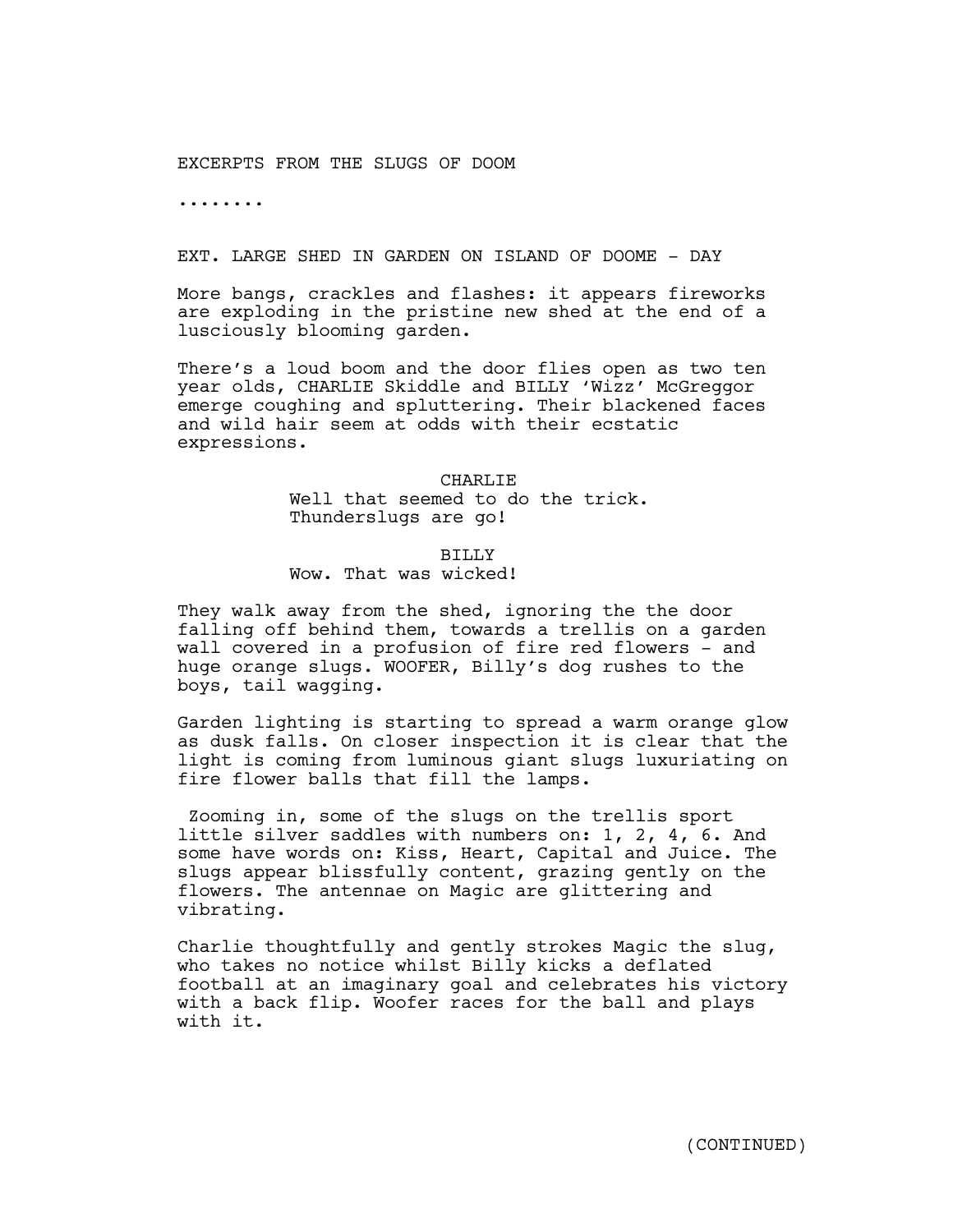#### CHARLIE

And we have now proved beyond all possible doubt that the slugs can communicate with radio waves.

## BILLY

As well as being amazing slime lights.

CHARLIE

And are therefore definitely our friends and not to be exterminated.

## BILLY

Though I'm still not sure my mum will be happy. She doesn't seem to like slugs.

The boys pause. Billy's excitement is replaced by thoughtful contemplation that almost matches Charlie's.

CHARLIE

No. Yes. Maybe. We need more proof. I think our radio transmitter is bust.

Charlie looks back at the shed, which isn't looking good after the explosion. One of the walls is buckling. BILLY follows his gaze whilst aiming a nifty kick at a stray plastic flower pot.

## CHARLIE

Don't you think this is such an awesome discovery everyone will be cool. Including my dad?

BILLY Isn't that a new shed?

#### CHARLIE

It can be fixed.

The shed crumples to the ground. A large burnt out radio can be seen on the workbench.

# CHARLIE

Or replaced.

They stand for a moment considering the implications of the destruction of the shed and it's contents.

2.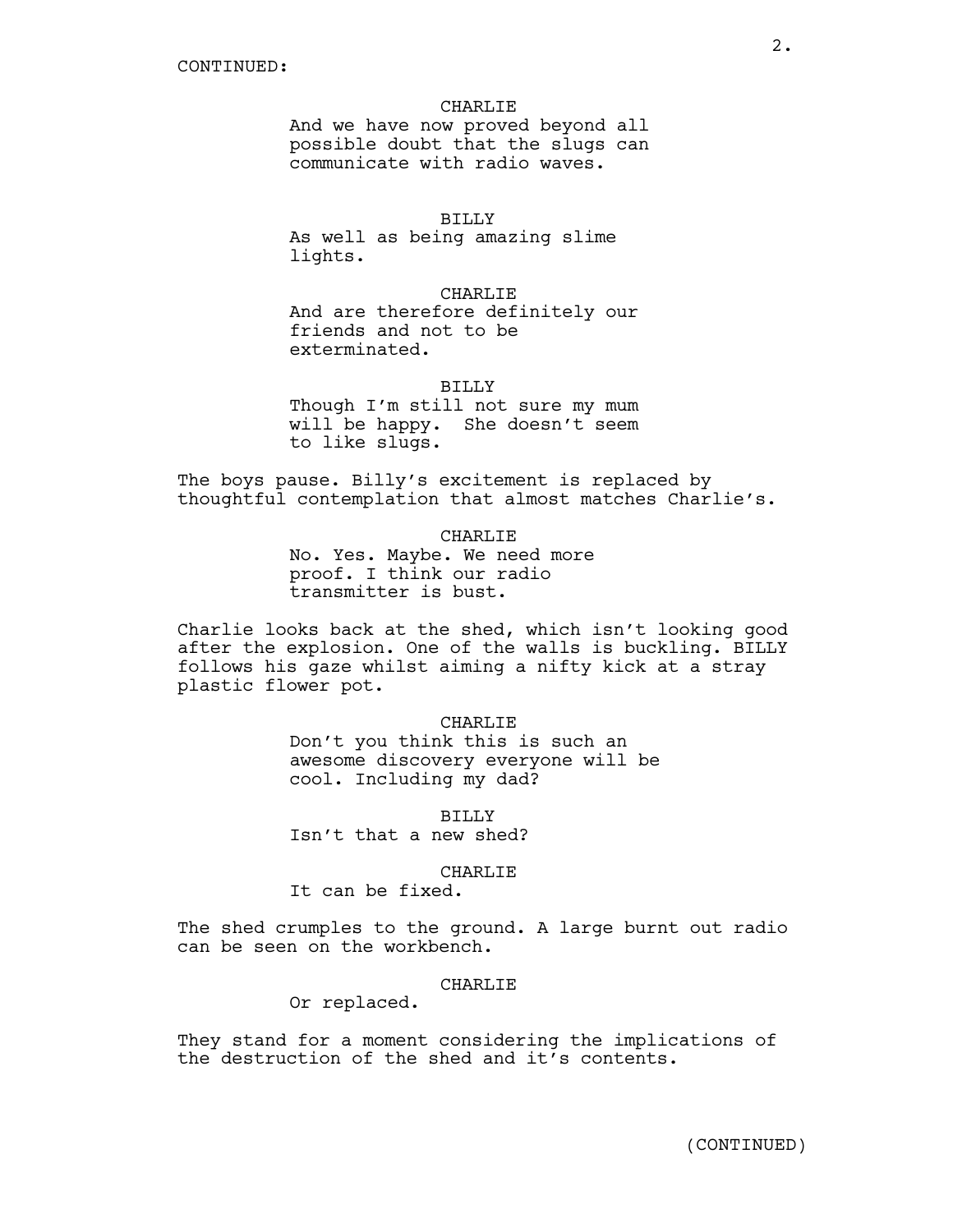#### CHARLIE

Let's go to yours to fix the radio. Then we can demonstrate everything. Is your mum at home?

BILLY

No, she's at the labs for some meeting. Everyone's there.

BILLY runs back to the remains of the shed, picking his way through the debris to examine the shell of the burnt out radio before putting it in his rucksack.

BILLY

Do you think we should cut down on the lithium?

Charlie looks thoughtful then shrugs.

They grab their bikes and speed away from the house with a joyful Woofer running alongside. Billy performs wheelies, whilst Charlie ploughs on in a straight line. It becomes clear there are only a few houses around, and that nature rules here: countryside, shoreline and sea stretch all around on this small island.

.......... ........... .......... .......... ........... LATER SCENE

EXT. PATCHING VILLAGE - DAY

Bodgit, Leggit and Scarper turn up in their van at the Garden of Perfect Harmony. The puddles make it clear that there has been rain. This has washed away most of the yellow lines.

> BODGIT Council's fault we had the wrong paint. Someone ordered water based yellow paint because it's cheaper.

LEGGIT Who orders supplies?

BODGIT The yellow line man.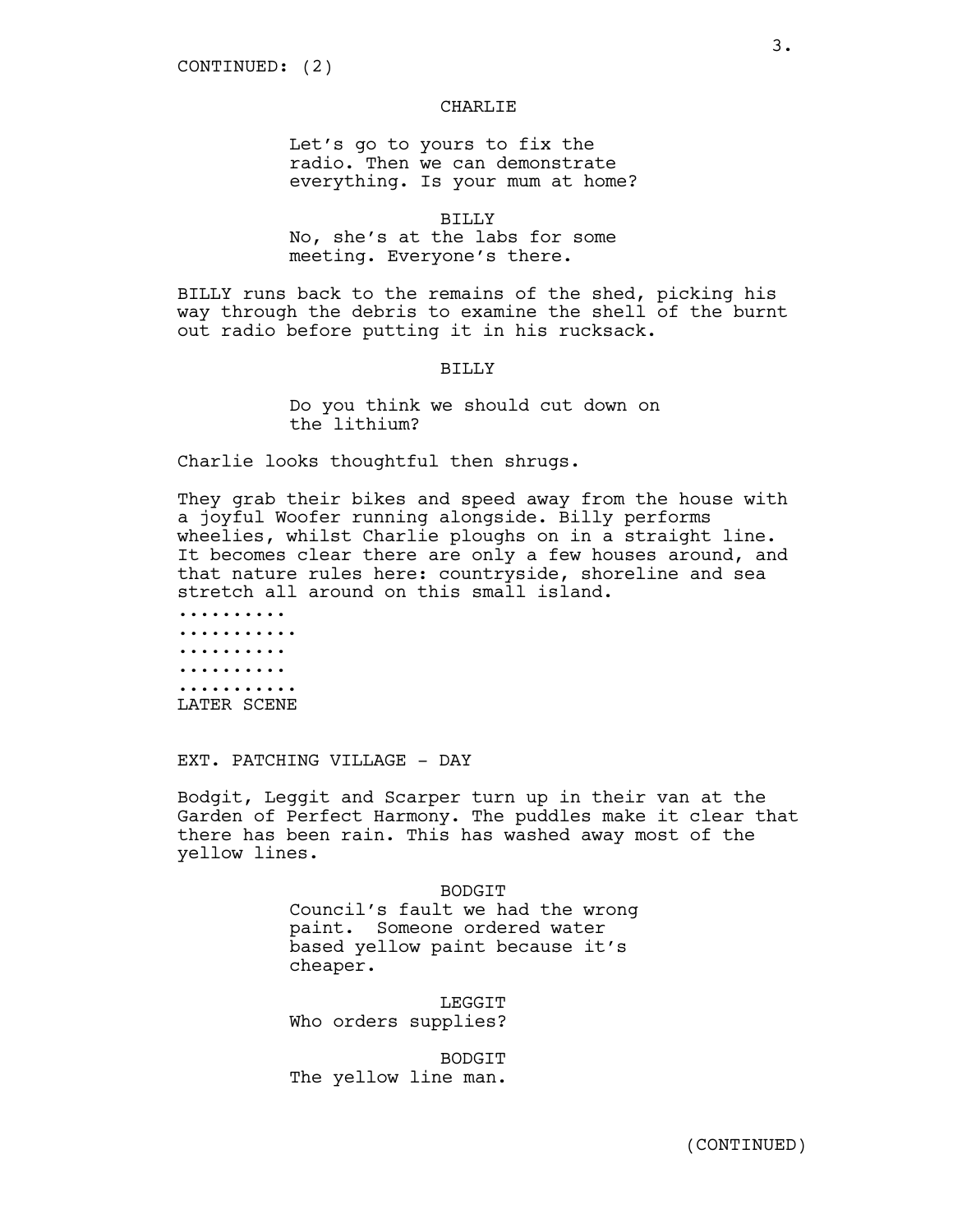### **LEGGIT**

You?

# BODGIT Yeah. But how was I to know.

Scarper gets busy repainting double yellow lines whilst Bodgit and Leggit settle down in deckchairs with a windbreak held up by cones.

> LEGGIT So why are you calling a car park a community hub?

> > BODGIT

Because then I can arrange a compulsory purchase of course. Through the council.

**LEGGIT** Why would the council do that?

Bodgit turns to look at Leggit as if he's a little soft in the head.

> BODGIT Because Patching doesn't have enough green spaces for the local kids to run around in.

LEGGIT How do you know?

**BODGIT** Because I'm the councillor with responsibility for parks and recreation.

## LEGGIT

You?

Bodgit flashes an identity card that proves his status as a Patching Local Counciller (online). Maisie May has curly blonde hair but otherwise shares Bodgit's looks, including a hint of a moustache.

There is a pause as Leggit thinks about Bodgit's words.

LEGGIT But if you make it into a car park then the kids still won't have anywhere to run around.